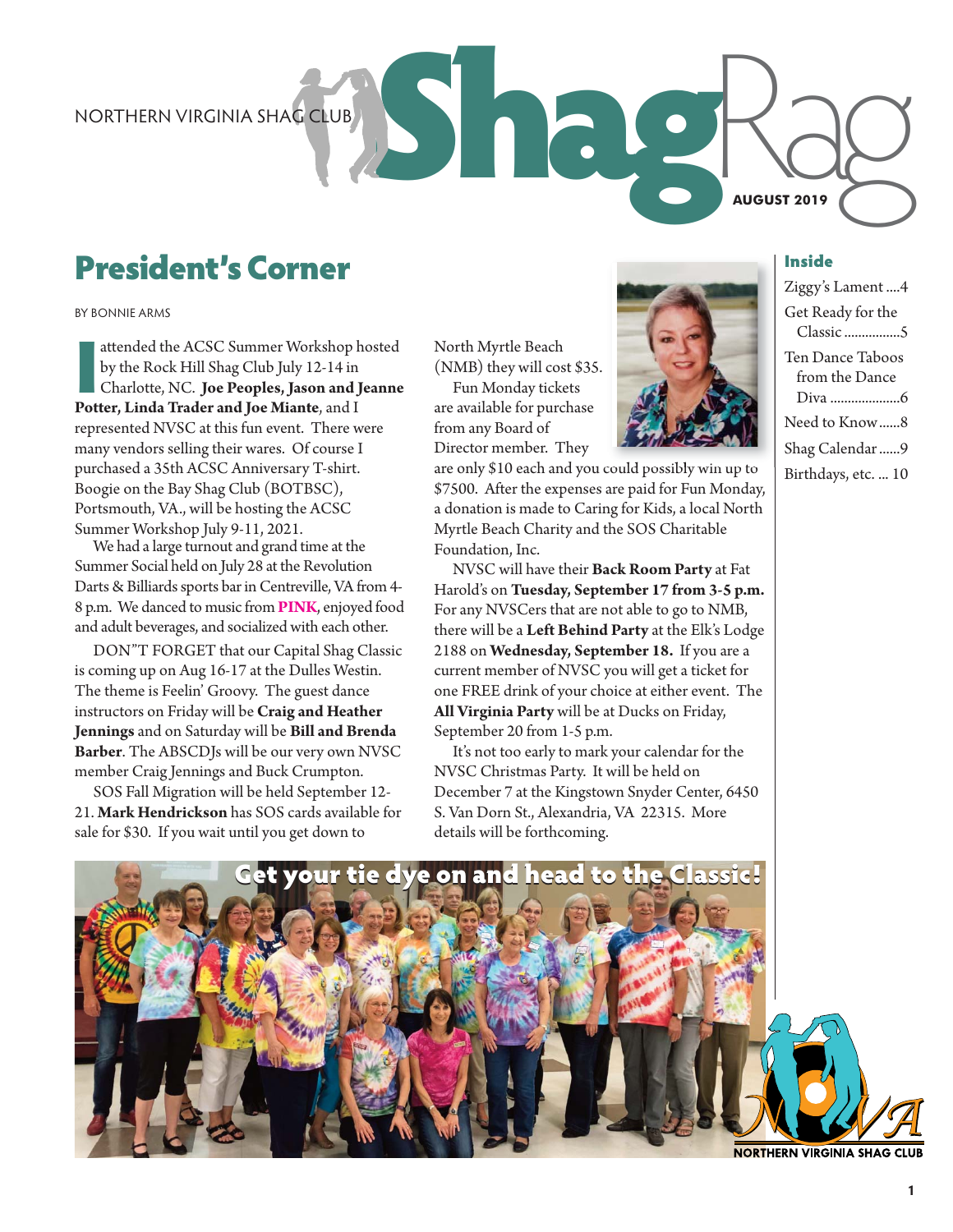A Proud **Member Of The:**  $\triangle$ ation<sub>a</sub>

Contact us: **General Inquiries:**  *shaglist@nvshag.org*  **Membership:** 

**Webmaster**:

**Hello Shagger:** *helloshagger@nvshag.org*

*membership@nvshag.org* 

*webmaster@nvshag.org*

### About Our Organization…

Northern Virginia Shag Club (NVSC) was organized to preserve the Carolina Shag dance and its accompanying Beach music. NVSC dances the Carolina Shag every Wednesday night at:

### **Elk's Lodge, 8421 Arlington Blvd, Fairfax, VA**

Come join us — learn the Carolina Shag! Free beginner lessons begin at 7:30 pm. A Buffet dinner is available for purchase. Social dancing is from 6:30 to 10:00 pm. Cover charge: Members \$10, Guests \$11.

### COME JOIN US!

### 2019 Board Members

| President         | Bonnie Arms      | 703-819-9654 | bjrwa@verizon.net            |
|-------------------|------------------|--------------|------------------------------|
| Vice President    | Sherri Wildoner  | 760-212-0981 | smwildoner@yahoo.com         |
| Secretary         | Linda Barna      | 703-455-1090 | linda.jean.barna@gmail.com   |
| Treasurer         | Mark Hendrickson | 703-691-3053 | mark hendrickson@verizon.net |
| Director at Large | Pamela Alfano    | 202-414-9312 | pamela.alfano@aol.com        |
| Director at Large | John Dent        | 703-440-0451 | jdent3@gmail.com             |
| Director at Large | Barbara Ebersole | 703-321-8211 | ebersole 2@yahoo.com         |
| Director at Large | Jack Jones       | 703-801-3555 | jackejones@verizon.net       |
| Director at Large | Sue Young        | 703-573-6870 | susan.young19@yahoo.com      |
|                   |                  |              |                              |

### 2019 Committees/Chairs

| Audit*               | Fern Seigler       |                           |
|----------------------|--------------------|---------------------------|
| Capital Shag Classic | Christine Werner   | fleur15@verizon.net>      |
| Shag-A-Thon*         | Sherri Wildoner    | smwildoner@yahoo.com      |
| Dance <sup>*</sup>   | Pamela Alfano      | pamela.alfano@aol.com     |
| Hello Shaggers       | Kathy Kropat       | helloshagger@nvshag.org   |
| Historian            | Sherri Wildoner    | smwildoner@yahoo.com      |
| Membership*          | <b>Bonnie Arms</b> | bjrwa@verizon.net         |
| Music <sup>*</sup>   | Fran Mong          | franmong@aol.com          |
| Newsletter Editor    | Adele Robey        | arobey@fusemail.com       |
| Newsletter Publisher | Adele Robey        | arobey@fusemail.com       |
| Photographer         | Jack Jones         | jackejones@verizon.net    |
| Public Relations*    | Jeanne Potter      | jeanne.potter@outlook.com |
| Social/Hospitality*  | Jeanne Potter      | jeanne.potter@outlook.com |
| Sunshine             | Maryann Lesnick    | mlesnick@mlesnick.com     |
| Webmaster            | Loren Kropat       | webmaster@nvshag.org      |

Through the National FastDance Association, our Club activities are licensed by:



 $S$ **ESAC** 



\*Denotes Standing Committee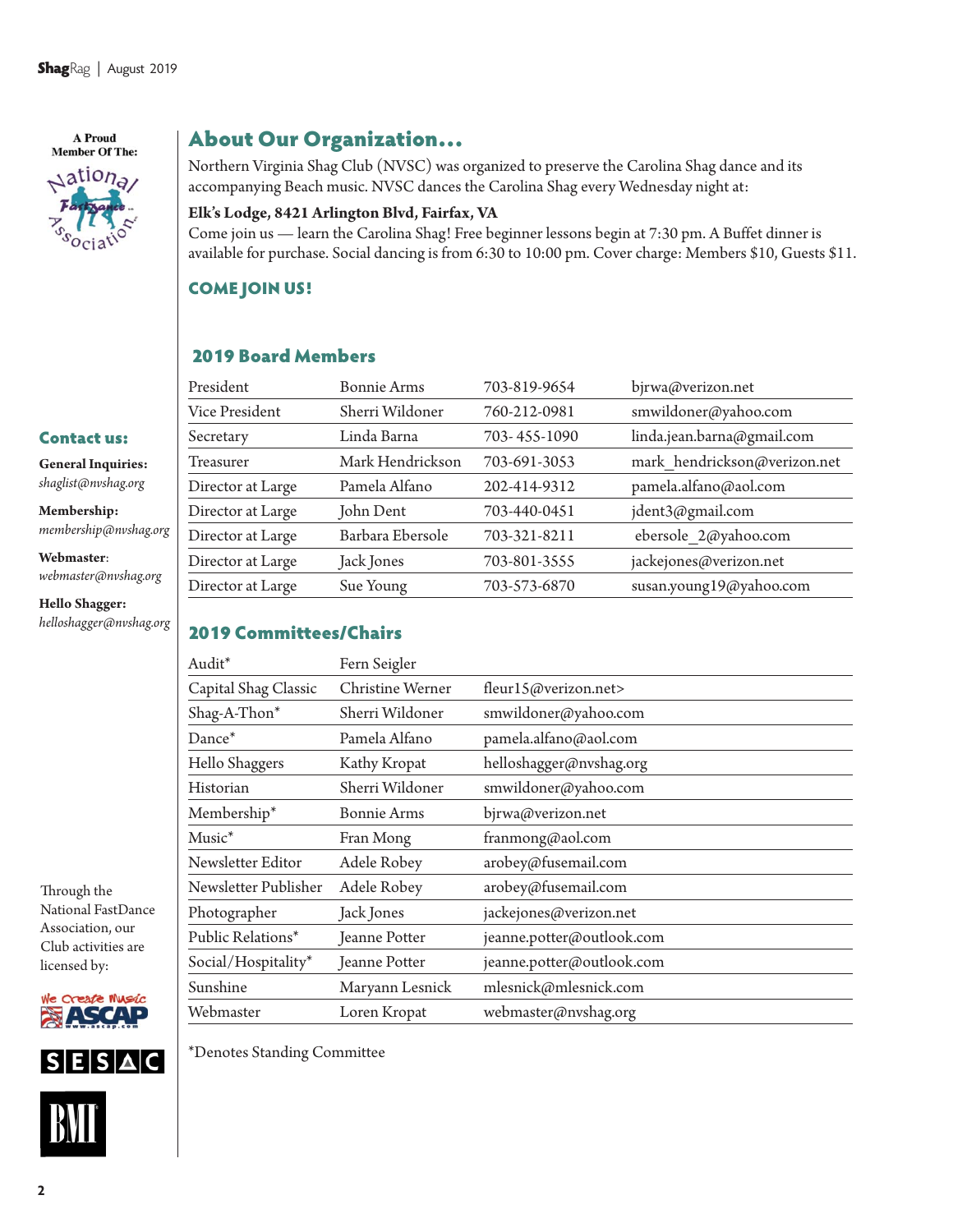# When and Where to Shag

### Every Wednesday, 6:30-10:00 pm at the Elks Lodge

 8421 Arlington Blvd., Fairfax, VA (on Route 50 near Prosperity Avenue). Cover charge: Nonmembers \$11.00, members \$10.00; free lessons at 7:30 pm, no partners needed. Buffet dinner available, 6:45 - 8:00pm or order from the menu. For example, Appetizers (Buffalo Wings, Quesadilla, etc.), Salads (Caesar, Chef), Burgers & Sandwiches (Bacon & Blue, Pulled Pork BBQ).



### August TBD at Mixing Bowl (formerly JW & Friends)

6531 Backlick Road, Springfield, VA. 5:00-8:00 pm, no cover charge. .



### DJ Schedule

*Please check the website for updates to the DJ schedule* 

### Dance Lesson Schedule at the Elks on Wednesdays

| <b>Beginner Level Shag Steps</b> |                                |           | <b>Intermediate Level Shag Steps</b>  |  |
|----------------------------------|--------------------------------|-----------|---------------------------------------|--|
| August 7                         | Basic and Female Turn          | August 7  | Hug Pivot and Pivot                   |  |
| August 14                        | Basic and Start                | August 14 | Pivot & Tuck Turn                     |  |
| August 21                        | Basic and Male Turn            | August 21 | Pivot & Belly Roll                    |  |
| August 28                        | Basic, Half Turn, Triple Basic | August 28 | Sugarfoot with Back Prep & Front Prep |  |

Beginner lessons are FREE to non-members, but membership is required for the Intermediate class. Membership is \$25/year. Lessons begin at 7:30 pm. Social dancing before and after lessons to 10:00 pm. Please remember to ask Red Dot beginner dancers to dance.

### It takes lots of practice to become a better dancer!

See more places to dance with other ACSC Virginia Shag Clubs, listed on page 10.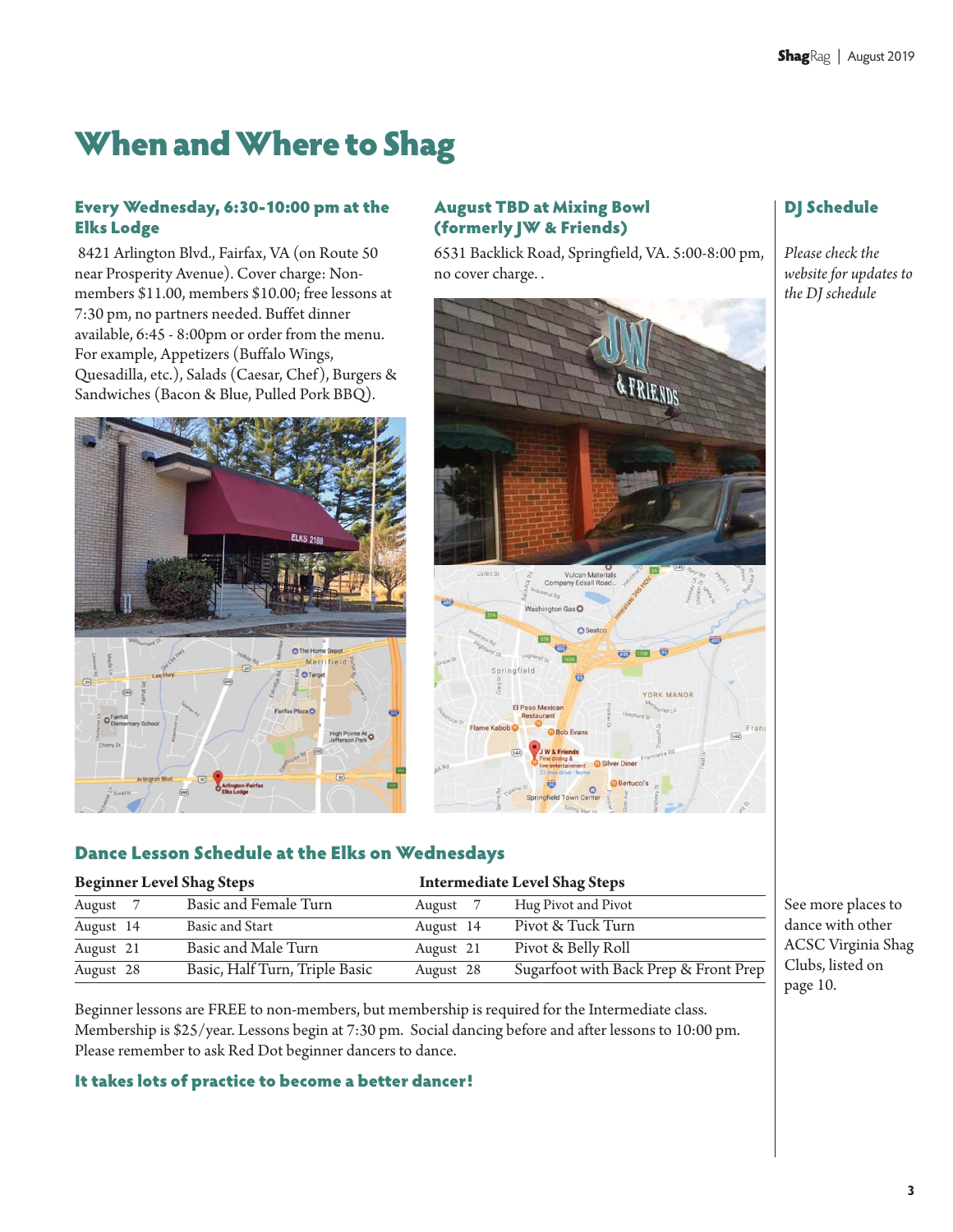# Ole Ziggy's lament… Of wine, women and … women?

The NVSC scheduled its Wine Tasting Event<br>at Joe Pushit's house in Annandale. Joe is an<br>amiable guy of considerable age, the type of<br>person who would agree to just about anything at Joe Pushit's house in Annandale. Joe is an amiable guy of considerable age, the type of person who would agree to just about anything because of his hearing disability; he replies "Huh" to just about anything you say, and that huh often is taken as agreement. That's how he got committed to hosting the event.

The ladies of the club brought snacks, the guys brought wine, and the club had arranged for a sommelier to bring wine in hope of sales. As the club members began arriving, Joe noticed a newcomer who came with a member friend. She was with Harry Knobknees, who is one of our better dancers, dedicated to promoting shag dancing and beach music. She was very attractive and had a smile a mile-wide. Harry introduced me to her as Terry Threedollar, his cousin from Charlottesville. Another member, Frank Feelingbottom also arrived with an attractive gal, but I didn't get to meet her immediately because I was helping Joe with the wine glasses. Later, I managed to talk to Frank when he was alone. I said: "That's an attractive gal you brought with you, is she your steady?" He said: "No, Wanda's my daughter!"

Not wanting to seem too eager, I replied: "Well, by golly, you sure have attractive genes!" Later, when the opportunity arose, I introduced myself to her: "Miss Feelingbottom, your dad and I have been friends for a long time, but I didn't know he had such an attractive daughter. She replied: "My name is Wanda Wiggleroom now, I was married and then divorced." Yahoo, here I am with two delectable babes, just waiting for ole Ziggy to make his move.

As the afternoon progressed I didn't get a chance to talk to either gal alone. But eventually the members started leaving. I saw Terry and Wanda talking, so this was my chance to start my routine and line up both of them. I interrupted their conversation by asking: "Did you gals enjoy the vendor's wine? Wanda came back with: "It was a bit puckerish; Terry said she thought it was OK, but not worth \$40 a bottle. I wanted to keep the conversation going, so I asked them if they found any of the guys at the event worthy of dating. Terry said: "We didn't have the opportunity, we both found each other so attractive that I am going to move in with Wanda." Oh, good Lord, why did I have to find two beauties with more interest in each other than ole Ziggy?

### SUPPORT THE NVSC SILENT AUCTION

Our Capital Shag Classic, now in its 23rd year, is the biggest annual event produced by NVSC. This year, to help support the event, we will again be doing a silent auction during the party. To make the silent auction successful requires two things from our members: contributions of items for the auction beforehand and purchasing tickets to bid on items during the Classic weekend. If you would like to donate an item for the silent auction, please give the item to Cathy Metcalf or Vaughn Royal on a Wednesday evening. Be imaginative! New or lightly used household items are fine. Dance related items tend to sell well. If you would like to contribute a themed gift basket, they attract bids. Last year, we had some wonderful objects of art created by some of our talented members.

If you would like to help with the planning or preparation of the silent auction or if you would like to help with running the auction during the party, let us know. Your support will help make this year's Classic a success!

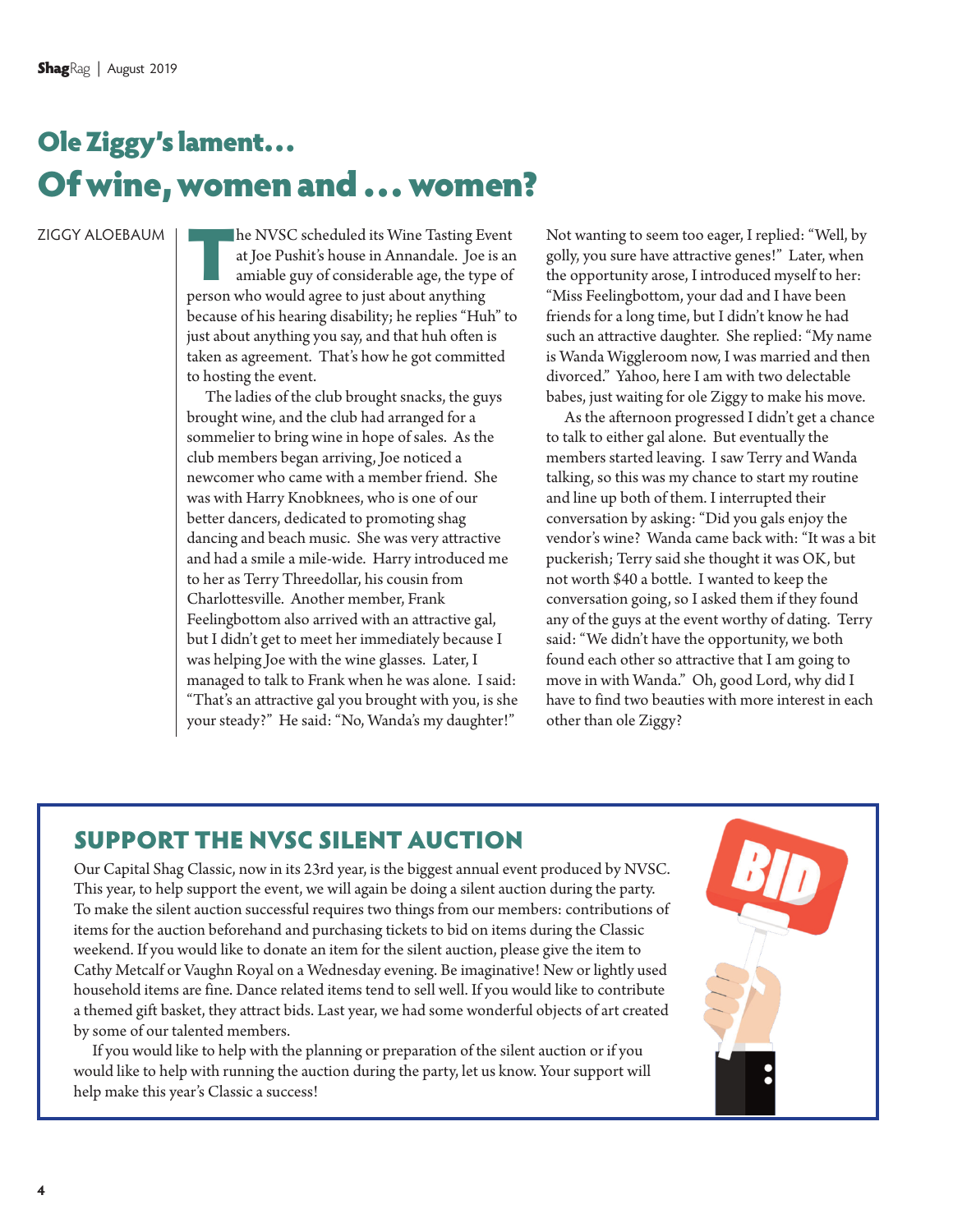# Our annual Capital Shag Classic is fast approaching and we couldn't be more excited!

et your Go-Go Boots, Tie Dye Shirts and<br>Bell Bottoms out of the closet and get reacher for two days of far-out partying with our<br>biogest event of the year, our Capital Shag Classic. Bell Bottoms out of the closet and get ready for two days of far-out partying with our biggest event of the year, our Capital Shag Classic. You are not going to want to miss this big party we have planned on August 16-17 at the Westin Washington Dulles Hotel

 This year's theme is **Feelin' Groovy**" and we are going to take a trip back to the era of Flower Power.

Friday night is a 60s theme so come dressed in your 60s best as there will be a costume/best dressed contest. Don't miss our early bird shag dance lesson at 4:00 pm with Pro Shaggers, Craig and Heather Jennings. Then it is on to the **Free Pour** for some pizza, drinks and the company of your fellow shaggers. Be sure to pick up your **shag bingo card** before the dancing starts for a chance to win a prize.

On Saturday, we are thrilled to welcome back National Shag Champions, Bill and Brenda Barber They will be teaching us two shag lessons as well as showcasing their dancing skills. **Don't miss your chance to learn from these world-class dancers!**  After dancing in the afternoon, join your friends for another Free Pour before our Seated Dinner at 6:00 pm. And then we are going to shag until we drag.

This will be one incredible weekend featuring, two free pours, shag lessons by not two, but **four Pro Shaggers, Craig and Heather Jennings and Bill and Brenda Barber,** fun, food, shag bingo, prizes, hippie bus photo op and of course dancing all night long to great tunes by two members of The Association of Beach and Shag Club DJs, Craig Jennings and Buck Crumpton.

**It's going to be A Happening so Get Your Tickets now.** Pick up a flyer at the Elks or go to our website at *nvshag.org* and click on the Classic flyer.

### Chinese Auction Items Needed

Please help by donating "new" or gently used items to our auction. Items, gift certificates or gift baskets can be dropped off at the Elks on Wednesdays. Any donated items welcome.

Thank you in Advance for your Donation. For more information, contact Vaughn Royal at *vaughn.royal@gmail.com*

### Wine Donations needed too!

We will also have a wine basket raffle again at this year's Classic. **Please donate a bottle of your favorite wine** to help offset the cost of the wine basket. Wine donations can be given to Jeanne and Jason Potter at any Wednesday night dance. If you are not able to attend the Wednesday dance, but would like to help, you may make a monetary contribution toward the wine basket raffle. Please make your check payable to NVSC and mail it to Jeanne Potter at 4205 Lenox Drive, Fairfax, Virginia 22032.

**We Also Need Your Help…We can't have a party like this without volunteers!** Sign-up to help with registration at the Elks or contact Christine Werner at *fleur15@verizon.net*



- 6 Time National Shag Dance Champions
- 2 Time USA Grand National Champions
- US Open Sophisticated Swing Champions
- Beach Shaggers National Hall of Fame
- National Living Legends
- Teaching Shag for 27 years

### THE BARBERS ARE COMING!

The Capital Shag Classic is just around the corner. We are very excited that this year our pros will be Bill and Brenda Barber from Murrells Inlet SC. They are extremely accomplished dancers who have won many competitions and are members of the National Living Legends of Dance and the Beach Shaggers National Hall of Fame. The Barbers will be teaching two workshops at the Classic. You will not want to miss this opportunity to the to experience these wonderful dancers. There is still time to purchase a ticket for a front row seat.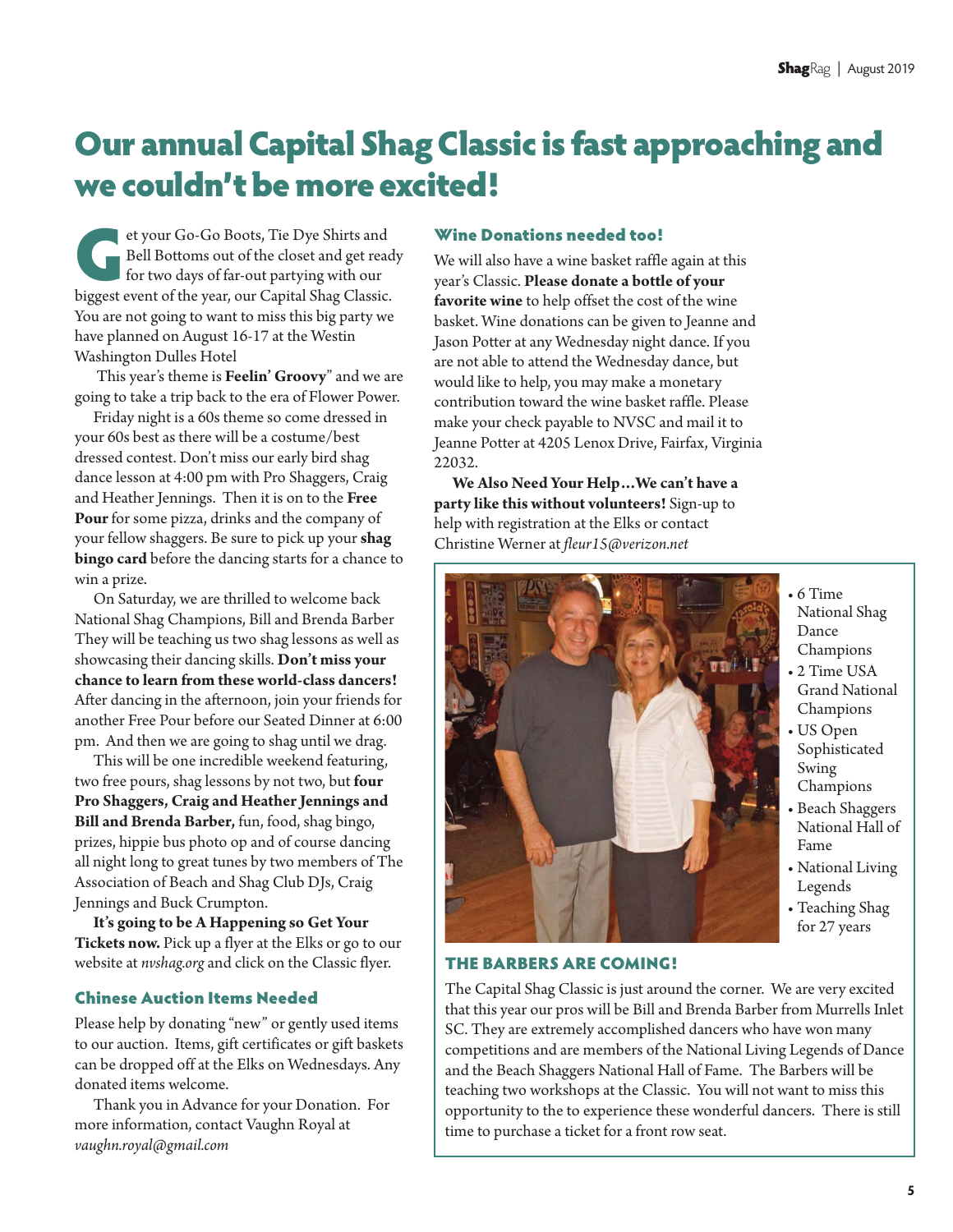# Ask the Dance Diva: 10 Dance Taboos

*Reprinted by express permission of the author only; all rights reserved.* 

*Part of the Dance Diva series* 

*carrie.seidman@ gmail.com.* 

**Here are 10 absolutely irrefutable dance taboos that bear repeating. If you can't absorb them all, at least commit the 10th to memory because it supercedes all others. If you choose to ignore them, do it when the Diva is not around. A well-placed heel can be a painful thing!** 

 **1. Thou shalt not give advice to a partner on the social dance floor unless asked for it.** There is nothing more disheartening, deflating or irritating than when a social dance partner offers an unsolicited critique, no matter how subtle or wellintended. I don't care if you do know more than your partner. I don't care if you are trying to be helpful. I don't care if you use nice, encouraging language. It's still a put-down. If your partner doesn't ask, don't tell.

 **2. Thou shalt not fail to protect your partner.**  An incredible, synergistic dance is what we all want, but first and foremost, no one should get hurt trying to achieve it. This is directed more toward leaders who are in charge of maneuvering and floor craft, but it is incumbent upon anyone, male or female, to try to avoid a collision or disaster if you notice one looming. Protecting your partner from a flailing arm, a flared heel, or an out of control speedster, is your first obligation.

 **3. Thou shalt not guide your partner, nor receive a lead, with unnecessary force.** In partner dancing, the proper amount of pressure and connection to use is the least amount necessary to get the desired result. This will vary from partner to partner of course, but it is never OK to shove, push, strong arm or clamp down on your partner's hands nor to twist limbs into positions that are anatomically unnatural. It also pretty much guarantees the receiving partner will never want to dance with you again.

**4. Thou shalt not talk or give advice while an instructor is teaching a group lesson.** The teacher is doing his/her best to impart useful information. Your partner is doing his/her best to listen. If you don't agree with the instructor or think you know better, leave the floor. Then you will be free to go out of earshot where you can relish your superiority with your biggest fan—you.

 **5. Thou shalt not refuse to dance with partners of lesser ability.** Everyone likes to dance with someone who is advanced and a proficient partner. It's more challenging, more fun and, most of the time, more successful. But the truly great dancers are the ones who are happy to dance with

anyone of any level, taking it as a challenge to provide a satisfying experience. I don't care how good you are, nobody likes a dance snob.

 **6. Thou shalt not apologize for your insufficiencies.** It's rare when you are matched with a partner of the exact same ability. So whether you blow a lead or miss receiving one, there is no need for sealing it with a "Sorry" or "My bad". Move on and if you're both game, try the move again. If the Diva had been required to beg forgiveness for all of her petit faux pas on the floor, she would not have any words left with which to impart her valuable wisdom

 **7. Thou shalt not do choreographed routines, aerial lifts and flamboyant arm styling on a crowded social dance floor.** There is a reason the dance world has competitions and exhibitions. They are the proper venues for dramatic presentations. If you are a talented dancer, it will show... even if you're doing an understated beginner pattern. If you're not, all the theatrics you throw in will just make you look like a show off and a jerk. (See commandment 10)

 **8. Thou shalt not ignore or oppose the line of dance.** Social dancing works because there are rules of the road. If you don't know them, ask a teacher to explain where to best position yourself for different dances and according to your skill level. If you prefer to be more free-form, leave the dance floor and try a mosh pit.

 **9. Thou shalt not put a priority on making yourself, rather than your partner, look good.**  You will attract a lot more-and better– future partners by ensuring that your current one looks competent, relaxed and enthused. It's incumbent on both sides to find a common denominator and to make the partnership the priority, not personal aggrandizement.

**10. Thou shalt not be a jerk. Really, need I say more?** Be a gentleman. Be a lady. Remember the etiquette your mother taught you? Do unto others and all that good stuff. If you keep this foremost in your mind, you will always be a gracious partner. That has nothing to do with dancing. That has to do with being a good person!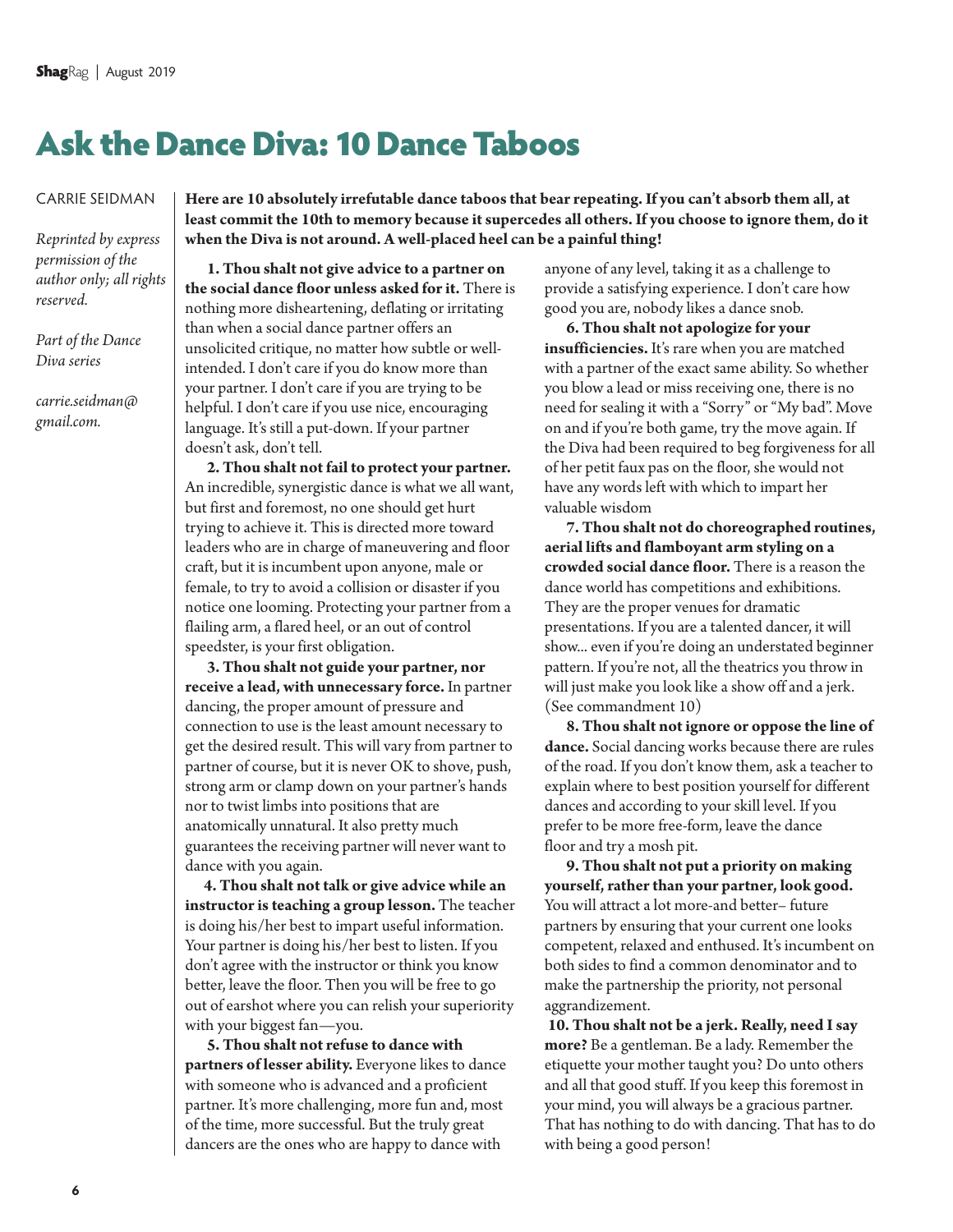### Northern Virginia Shag Club's Capital Shag Classic



### Saturday Shag Workshops with Bill and Brenda Barber Friday Early Bird Workshop with Craig and Heather Jennings Guest DJs: Buck Crumpton & Craig Jennings

Location: Westin Washington Dulles Airport, 2520 Wasser Terrace, Herndon, Virginia 20171 Room Reservations 866-932-7062 or 703 793-3366. Ask for the Northern Virginia Shag Club rate of \$89/night plus tax until July 16. Buffet Breakfast for 2 is included.



#### **Friday, August 16, 2019**

**Registration opens** 3 pm, *Ballroom Entrance* **Early Bird Shag Workshop** 4–4:45 pm, *Ballroom* **Hospitality Suite/Food** 5–7 pm, *Skyline Suite 821*  **Music & Dancing** 8pm–Midnight, *Ballroom DJ: Craig Jennings* 

### Come dressed in your hippie best! Prizes for best 60s dress.

#### **Saturday, August 17, 2019**

**Registration opens** 10 am, *Ballroom Entrance* **First Shag Workshop** 11am –12 pm, *Ballroom* **Second Shag Workshop** 12:30–1:30 pm, *Ballroom* **Open dancing** 1:30–3:30 pm, *Ballroom*  **Hospitality Suite/Snacks** 4-5 pm, *Skyline Suite 821* **Ballroom Closed** 4 pm **Seated Dinner** starts at 6 pm, *Ballroom DJ: Craig Jennings* **Registration Opens** 7:30 pm **Music & Dancing** 8 pm–Midnight, *Ballroom DJ: Buck Crumpton*

| Free Pours Friday<br>and Saturday | Join us for a groovy time! Tickets: \$89 each until July 31, 2019. \$99 thereafter.<br>Non-refundable but may be transferred. Tickets must be purchased in advance. |  |  |  |
|-----------------------------------|---------------------------------------------------------------------------------------------------------------------------------------------------------------------|--|--|--|
| Early bird workshop               |                                                                                                                                                                     |  |  |  |
| on Friday                         |                                                                                                                                                                     |  |  |  |
| Saturday shaq<br>workshops        |                                                                                                                                                                     |  |  |  |
| Friday free pour                  |                                                                                                                                                                     |  |  |  |
| with food                         |                                                                                                                                                                     |  |  |  |
| Saturday seated dinner            | Amount Enclosed: _______________                                                                                                                                    |  |  |  |
| Buffet breakfast                  | Please indicate number if required _____ Gluten Free_____ Vegetarian                                                                                                |  |  |  |
| (hotel guests only)               | Make check payable and return to Northern Virginia Shag Club                                                                                                        |  |  |  |
| Shag bingo                        | PO Box 2298, Merrifield, Virginia 22116                                                                                                                             |  |  |  |
| Prizes                            | Web address: www.nvshag.org                                                                                                                                         |  |  |  |
| 50/50 Drawing                     | Registration contact: Christine Werner fleur15@verizon.net. Questions? Sue Young 703-573-6870 or                                                                    |  |  |  |
| Wine basket raffle                | susan.young19@yahoo.com                                                                                                                                             |  |  |  |
| Large dance floor                 |                                                                                                                                                                     |  |  |  |
| <b>Exhibition dances</b>          | Don't Uorry - Be Flippie                                                                                                                                            |  |  |  |



Jation<sub>a</sub>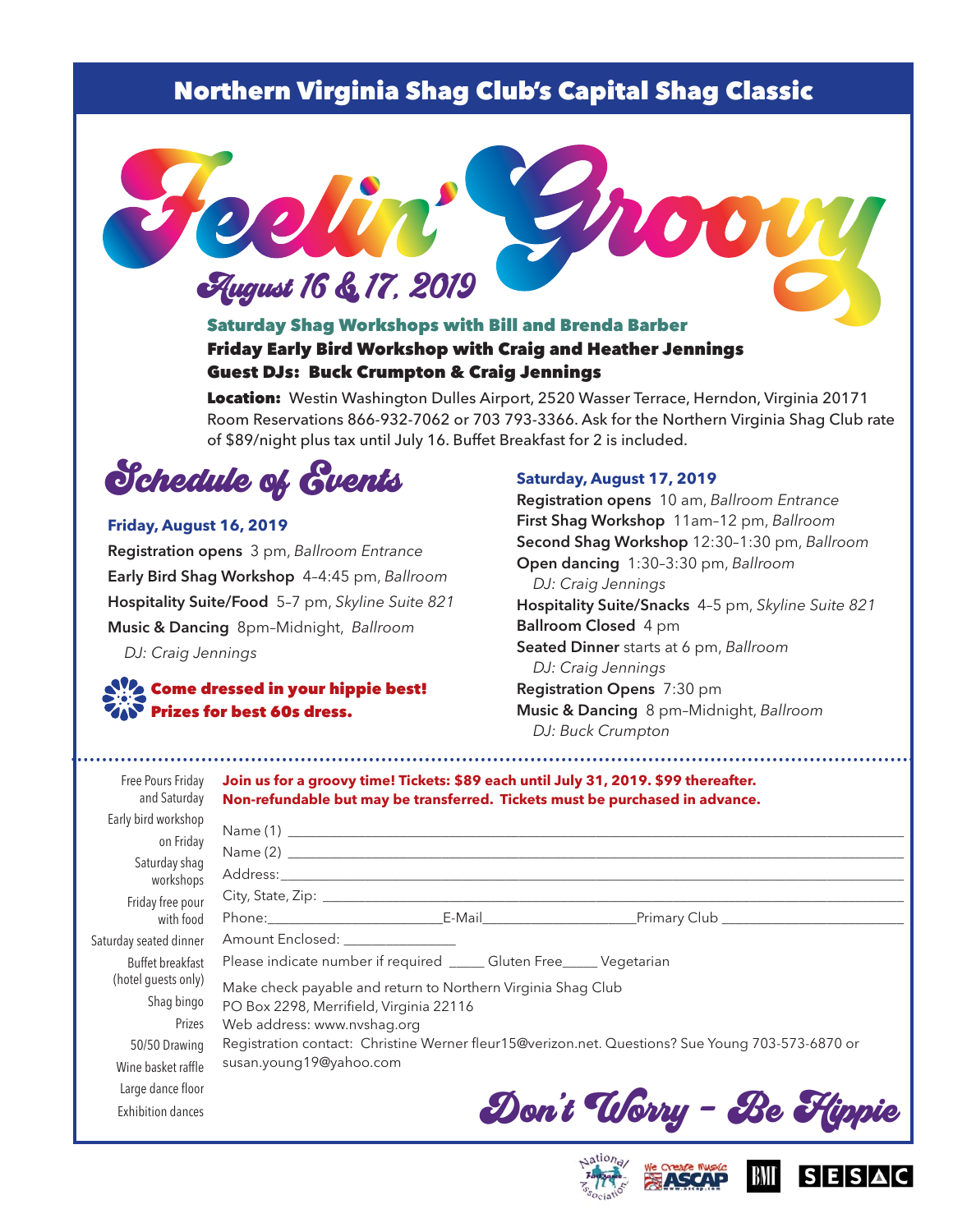

### Welcome New Members

Sam Maroon Amanda Stone

# Need to Know?

### Where do I Get a Copy of the Shag Rag?

Go to *www.nvshag.org*, click on *Shag Rag* tab, click on the desired month. It's in PDF format. Also, copies will be available at the Fairfax Elks on Wednesdays.

### Hello Shagger Emails

Are you getting the *Hello Shagger* e-mails? If not, visit our website at *www.nvshag.org*. On the right side, click on the blue box that says "Hello Shagger e-mail list" and give us your e-mail address!

### Hello Shagger Input

Anyone with information to be included in the Hello Shagger email (including DJ schedules and menus), please send to *helloshagger@nvshag.org*.

#### Keep Your Membership Information Current

Have you moved, changed phone numbers or email address? Let Bonnie Arms know at *bjrwa@verizon.net*.

#### Shag Rag

The deadline for *Shag Rag* input is the 25th of every month. Please send content (including opinions, humor and recipes) to Adele Robey at *arobey@fusemail.com*

### *J.R.'s Framing & Photography*

**JOHN ROMITO** 6020 Westcott Hills Way • Kingstowne, VA 222315





**Service and Quality Guaranteed!**  Call John at 703-971-1618 for an appointment or email him at jrdancer0501@yahoo.com



### Dennis Gehley The Time Machine

Hits from terday and Today Beach, Shag, Rhythm & Blues, Oldies, Top 40

703-451-6764 E-mail: dmgehley@me.com



PHOENIX GRAPHICS INC.

Design and production for print

Adele Robey | 202.544.0703 | arobey@fusemail.com | | (202) 895-1530 Telephone (202) 686-6405 Facsimile



**Real Estate,Will, Trusts, Estate Planning, Administration of Decedents' Estates, Corporate Law, Contract and Business Civil Litigation**

> Chevy Chase Pavilion, Suite 440 5335 Wisconsin Avenue, NW Washington, DC 20015-2079 *at Friendship Heights Metro*

E-Mail: Vroyal@Royal-Law.Com

Admitted in VA, MD and DC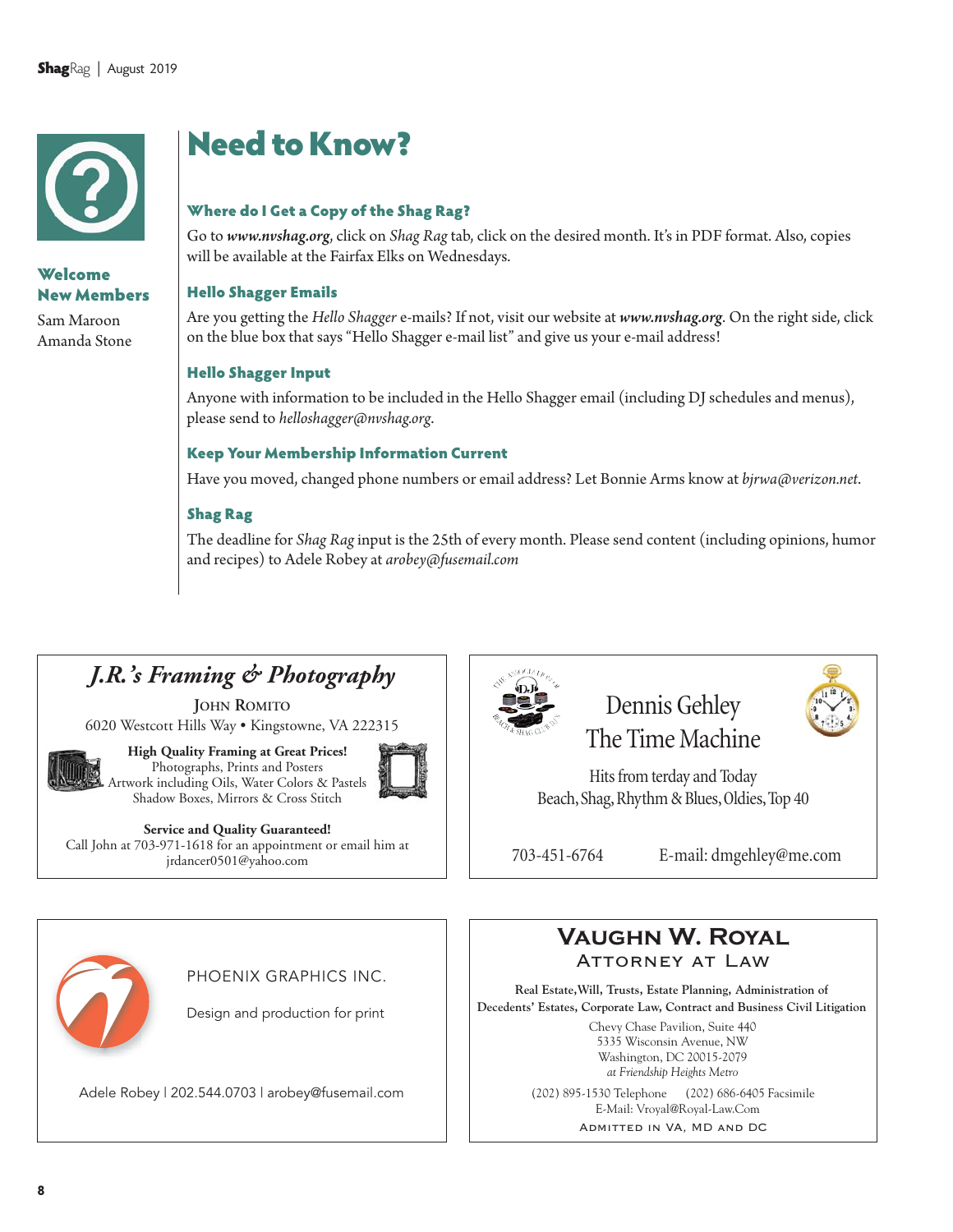MARK YOUR

# There's a whole lotta shaggin' goin' on!

### August 16-17, 2019

### NVSC Capital Classic 2019

**Dulles Westin Hotel**  See page 6 for details

### August 22-24, 2019

### Tampa Bay Beach Boppers 27th Beach Boogie

**Hotel:** Sirata Beach Resort, 5300 Gulf Blvd.,

St. Pete Beach, Fla 33706

**Phone:** 800-344-5999 or 727-363-5100

**Instructors:** Michele DeRosa, Mike & Debbe Lapina, and Ashley & Tobitha Stewart

**DJs:** Buck Crumpton, Jane Harrington, John Smith, and Billy Waldrep

**Website:** tampabaybeachboopers.com

### October 12, 2019

### Battlefield Boogie Club

**Second Sunset Toast** 

Lake of the Woods Clubhouse 102 Lakeview Parkway, Locust Grove, VA 22508 website: www.battlefieldboogieclub.com

### September 12-21, 2019

### SOS Fall Migration

North Myrtle Beach, SC

### September 17, 2019

### NVSC Back Room Party

Fat Harold's, North Myrtle Beach, SC 3-5 p.m.

### September 18, 2019

### NVSC Left Behind Party

Elk's Lodge 2188, Fairfax, VA

### September 20, 2019

### SOS Fall Migration All Virginia Party

Duck's, North Myrtle Beach, SC 1-4 p.m. Flyer coming soon

### December 07, 2019

### NVSC Christmas Party

Kingstowne Snyder Center 6450 S. Van Dorn St., Alexandria, VA 22315 DJ: Jerry Hardy

# National Living Legends of Dance Inductees

Berta Lull and the Board of Directors of the National Living Legends of Dance would like to announce the new National Living Legends of Dance inductees for 2019....

#### CONGRATULATIONS to All !!

#### **And they are:**

Ken Akin, Aiken, SC Jim Bowers, Mt. Pleasant, SC Larry Boyer, N. Myrtle Beach, SC Craig & Debbie Cole, Friendswood, TX Tom Edwards & Kathy Manny, Smithfield, VA Susan Funderburk, Charlotte, NC Dawn Garrish, Damascus, MD Bill Harper, N. Myrtle Beach, SC Bob & Mona King, Orange Park, FL

Loretta McIntosh, N. Myrtle Beach, SC Margie McRae, Chesapeake, VA Santos Nedera, Norfolk, VA Sharole Negrete, Calabash, NC Connie Perrard, Pearland, TX Jean Piedmont, Portsmouth, VA Howard Rodriguez, Deer Park, TX Debbie Spicer, Mooresboro, NC Ray Trusty, Friendswood, TX Rodney & Laura Williams, N. Augusta, SC